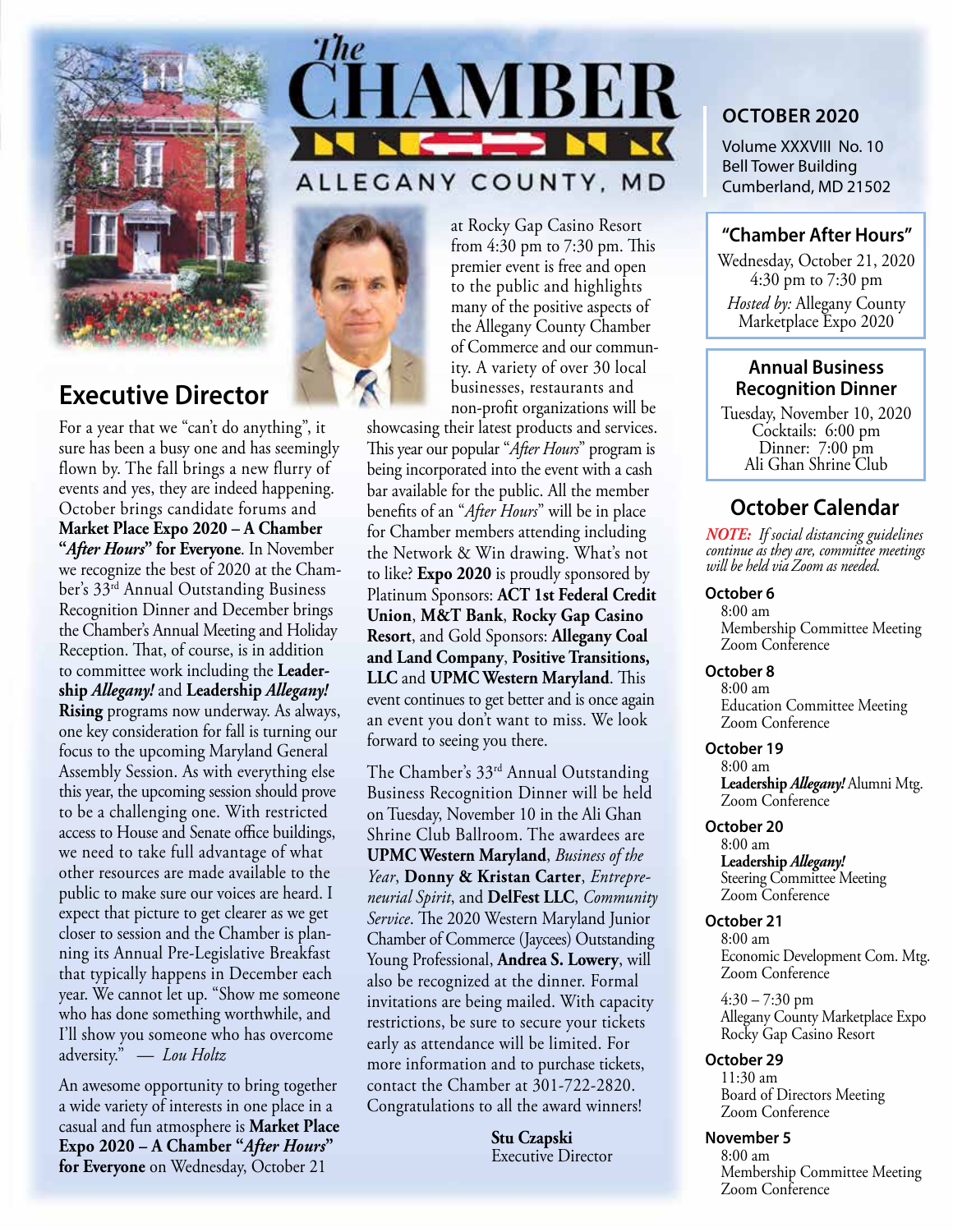

**Wednesday, October 21, 2020 4:30 pm to 7:30 pm Rocky Gap Casino Resort • Allegheny Event Center**



## **Platinum Sponsors:**





Allegany Coal and Land Positive Transitions, LLC UPMC Western Maryland

#### **silver Sponsors:**

Allegany County Government Cintas Corporation Comfort Keepers Domestic International Security Group East Coast Auto Appraisers, LLC Edward Jones Germ Defense MD Hampton Inn Health Matters Urgent Care Planet Fitness Potomac Edison/FirstEnergy Startup Portal The EADS Group

#### **bronze Sponsors:**

Allegany Arts Council Evergreen Heritage Center Foundation Friends Aware Home Builders Association of Western Maryland Mountain Laurel Medical Center The Children's League

#### **FOOD Sponsors:**

Little Caesars Shooters Neighborhood Bar and Grill

The Allegany County Chamber of Commerce Marketplace Expo 2020 is **Free and Open to the Public**. The event is an excellent opportunity for local businesses and organizations to



showcase their products and services and a perfect outlet for attendees to gain knowledge of the wide array of services Chamber members offer. The October *"Chamber After Hours"* event is being incorporated with our Marketplace Expo 2020. Be sure to register, in advance, for the After Hours to be eligible for the \$1,750.00 Network and Win drawing.

#### **Open to the Public – FREE Admission – Lots of Giveaways**

**You don't want to miss this opportunity! Join us on Wednesday, October 21st from 4:30 pm to 7:30 pm at Rocky Gap Casino Resort for this unique premier networking event.**

**New Members –** *(Patronize these members and welcome them to the Chamber)*

#### **Craft Table**

11 South Liberty Street, Cumberland, Maryland 21502 240-642-8828<br>Contact: Contact: Chris Myers, Owner<br>E-mail: craft.table21502@gm E-mail: craft.table21502@gmail.com<br>Category: Retail/Specialty Retail/Specialty Description: *Local owned small business specializing in homemade wreaths, centerpieces and gifts for the office and home décor. Special orders are welcome for your unique seasonal needs.* 

#### **StartUp Portal**

| 532 Baltimore Blvd, Suite 107, Westminster, MD 21157 |                                                                                                                                                                 |
|------------------------------------------------------|-----------------------------------------------------------------------------------------------------------------------------------------------------------------|
| 443-821-7445                                         |                                                                                                                                                                 |
| www.startupportal.com                                |                                                                                                                                                                 |
| Contact:                                             | Rick Leimbach, Principal and CFO Advisor                                                                                                                        |
| Email:                                               | rick@startupportal.com                                                                                                                                          |
| Category:                                            | Business/Development Consultants                                                                                                                                |
|                                                      | Accounting - Certified - Public                                                                                                                                 |
|                                                      |                                                                                                                                                                 |
|                                                      |                                                                                                                                                                 |
|                                                      | Description: <i>Cloud-based platform for entrepreneurs</i> , <i>startups</i><br>and crowdfunding ventures designed to take your<br>business from plan to profit |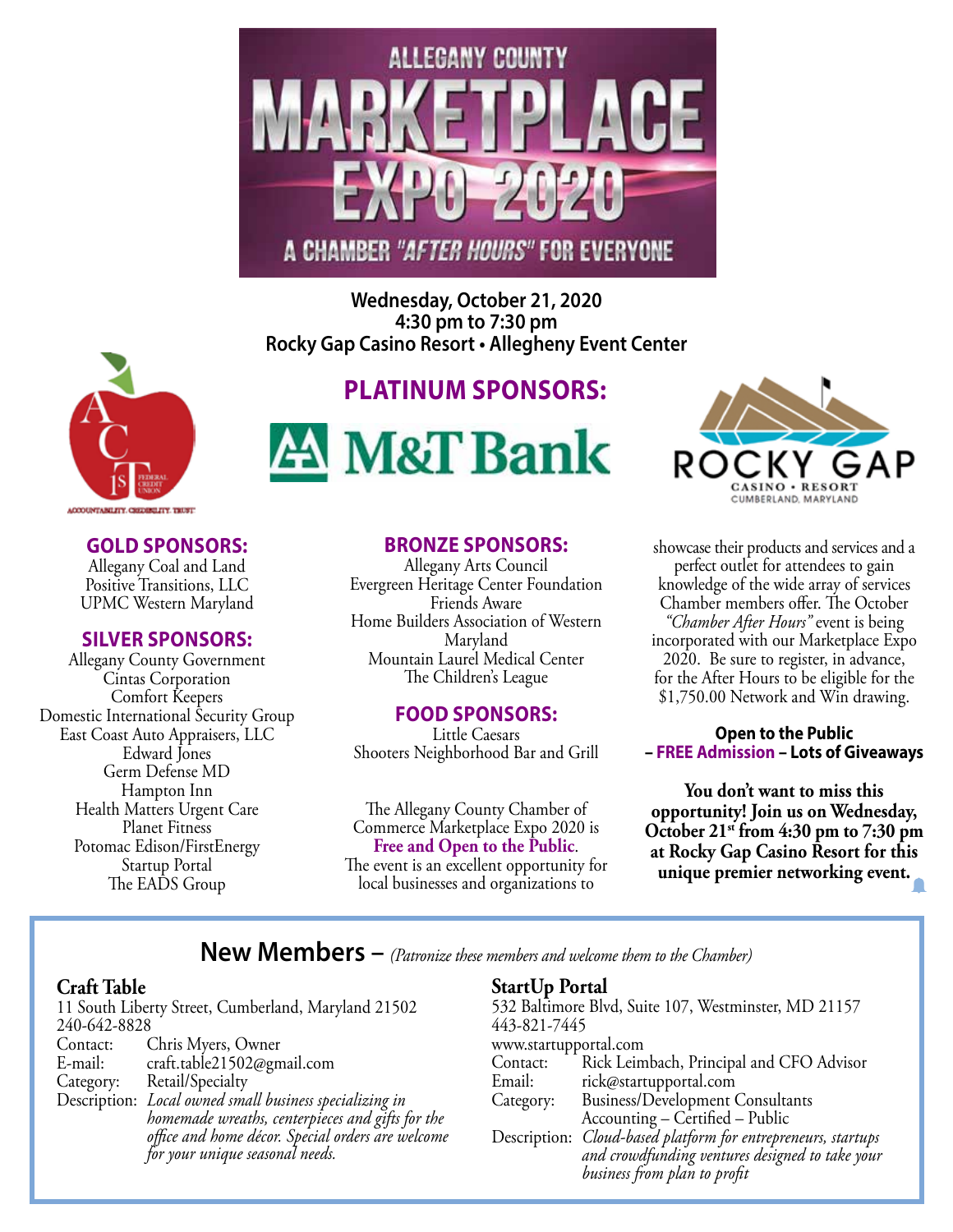# **Leadership** *Allegany!* **Class of 2021**

The **Leadership** *Allegany!* Class of 2021 recently held their Orientation Retreat, which kicked off the twentyfourth year of the Allegany County Chamber of Commerce's program of developing emerging leaders. The program is dedicated to promoting positive change by creating a network of leaders with a clear understanding of the community and a commitment to its advancement within and beyond Mountain Maryland. Members of the class include:

#### Pictured left to right:

#### **Front Row:**

Matt Ryan, *Progressive Physical Therapy* Tina Fazenbaker, *Allegany County Department of Social Services*

#### **Second Row:**

Christa McGee, *Historic Highlands Association of Realtors* Jason Merritt, *DISG, LLC* Mark Gandolfi, *City of Cumberland* Allison Layton, *City of Cumberland* Sabrina DeWitt, *Allegany County Department of Social Services* Trish Tichnell, *IBM Global Services* Savannah Kenney, *UPMC Western Maryland*

#### **Back Row:**

TOURISM - COMMERCE - PARTNERSHIPS POSITIVE ATTITUDES CHANGE EVERYTHING

Robert Giffin, *Cintas Corporation* Bret McHenry, *First Peoples Community Federal Credit Union* Seth Sgaggero, *Sgaggero Event Planning, LLC* Bobby Alkire, *WEPCO Federal Credit Union* Kim Greist, *Allegany County Tourism* Daniel Gilpin, *Allegany County Sheriff's Office* Jonathan Frye, *Jonathan Frye State Farm Insurance* Tiras Jordan, *First Jordan Logistics, LLC*



### **Mountain Maryland PACE Cancels Annual Event** *The 2021 reception and breakfast in Annapolis is canceled due to COVID concerns.*

The Mountain Maryland PACE committee is regretful to announce the cancelation of their annual event in Annapolis, previously scheduled for January of 2021. Due to concerns surrounding COVID, including ever-changing gathering size restrictions and travel concerns, the decision was made to err on the side of caution.

"The PACE committee has been committed to the promotion of Allegany and Garrett Counties in Annapolis for 45 years. After weighing the benefits, risks, and costs surrounding our annual event, we decided to proceed with an early cancellation

in order to devote more time into developing an alternate plan," says PACE Co-Chair, Jeremy Irons. "Though our in-person event is canceled, the work of the PACE committee will continue on. The Maryland General Assembly will still go in to session and we are committed to finding innovative ways to promote our region and shine a spotlight on the unique assets and challenges of Mountain Maryland."

Plans for the return of an in-person event in 2022 are already underway. To keep informed of PACE happenings, visit us online at **www.mtmarylandpace.com** or find us on Facebook.

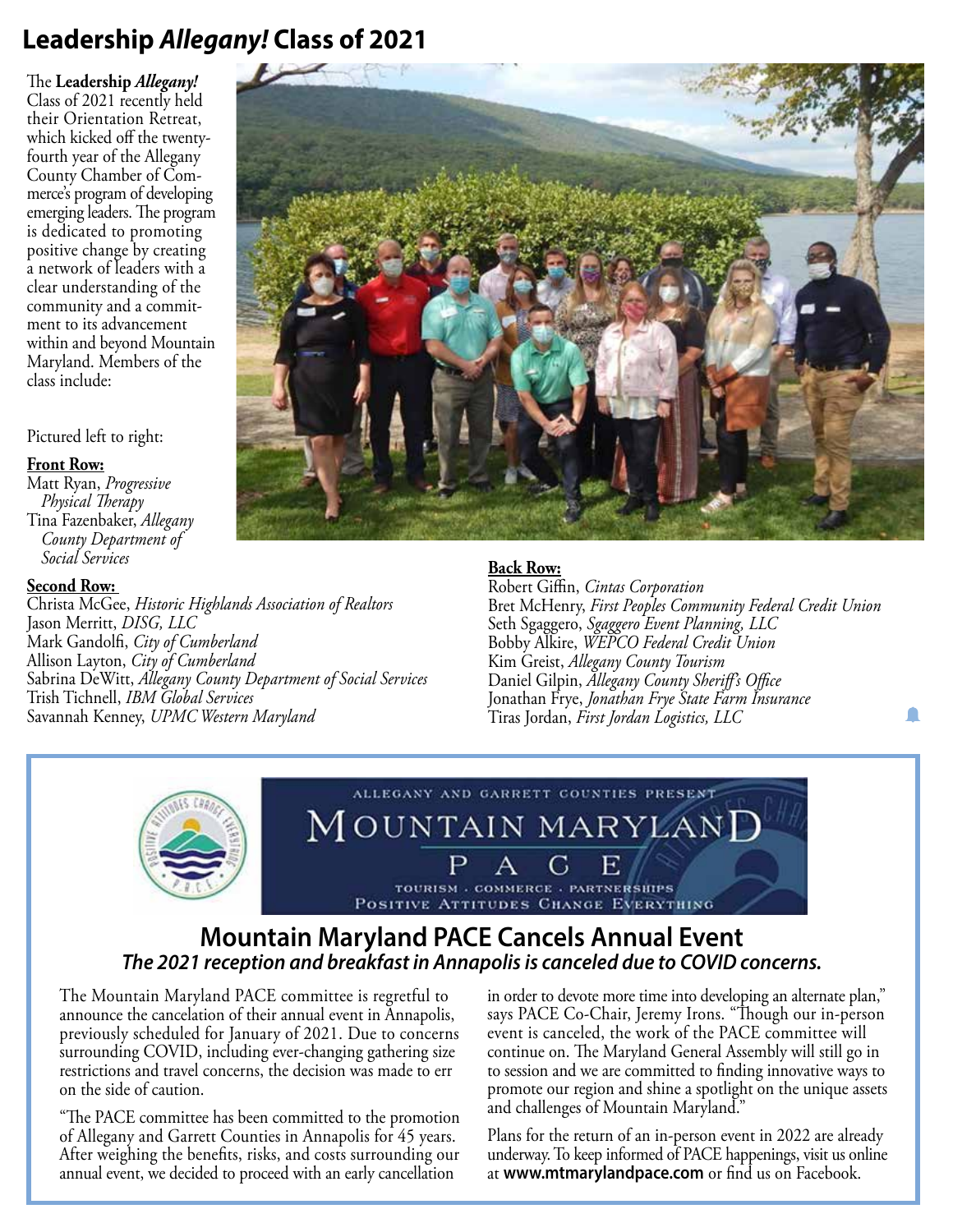The Allegany County Chamber of Commerce

# "Chamber After Hours"

# Hosted by:





Platinum Sponsors:





Allegany Coal and Land, Positive Transitions, LLC and UPMC Western Maryland

Gold sponsors:

# WEDNESDAY, OCTOBER 21, 2020 4:30 PM - 7:30 PM

# Join Us for Networking, Hors D'oeuvres and Drinks!

\$5.00 registration fee collected at door - Must be 21 years of age to attend

# NETWORK AND WIN - \$1,750.00

Must be pre-registered and present to win

Please RSVP by Thursday, October 15, 2020

Organization Name: \_\_\_\_\_\_\_\_\_\_\_\_\_\_\_\_\_\_\_\_\_\_\_\_\_\_\_\_\_\_\_\_\_\_\_\_\_\_\_\_\_\_\_\_\_\_\_\_\_\_\_\_\_\_\_

Member Names:

Please return to:

Allegany County Chamber of Commerce, 24 Frederick Street, Cumberland MD 21502 Phone: 301-722-2820/ Fax: 301-722-5995/ Email: krista@alleganycountychamber.com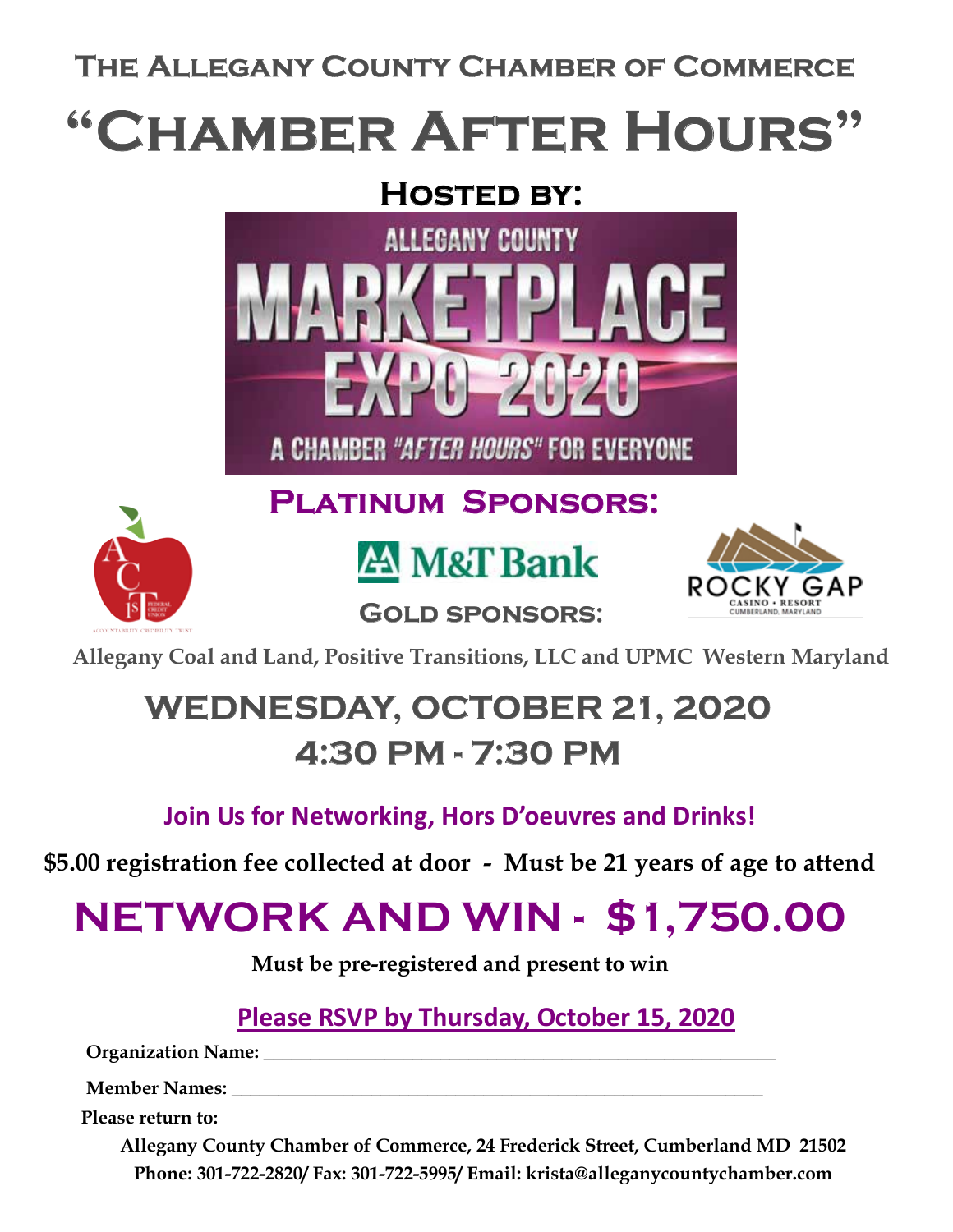Sgaggero Event Planning LLC



Sgaggero Event Planning has a variety of options to assist in making your event as perfect as you have imagined it! Whether assisting with decor, full planning or consulting, we customize our packages to your needs. Let us help you so that you can enjoy your event! We travel and are not limited to just the Tri-State area. We are happy to come to you! Sgaggero Event Planning is fully equipped to handle Holiday Parties, Retirement Parties, Weddings, Corporate Events, Birthday Parties and much more! In order to plan events that are inclusive of the growing diversity, it is necessary to go beyond simply accommodating or acknowledging people's differences, and instead, creating universally designed and accessible events for everyone.







Call Sgaggero Event Planning today and have us plan the event of your dreams!

Seth Sgaggero, CWP 78 Knobley Estates Drive Ridgeley, WV 26753 240-727-6943 Sgaggeroeventplanning@gmail.com

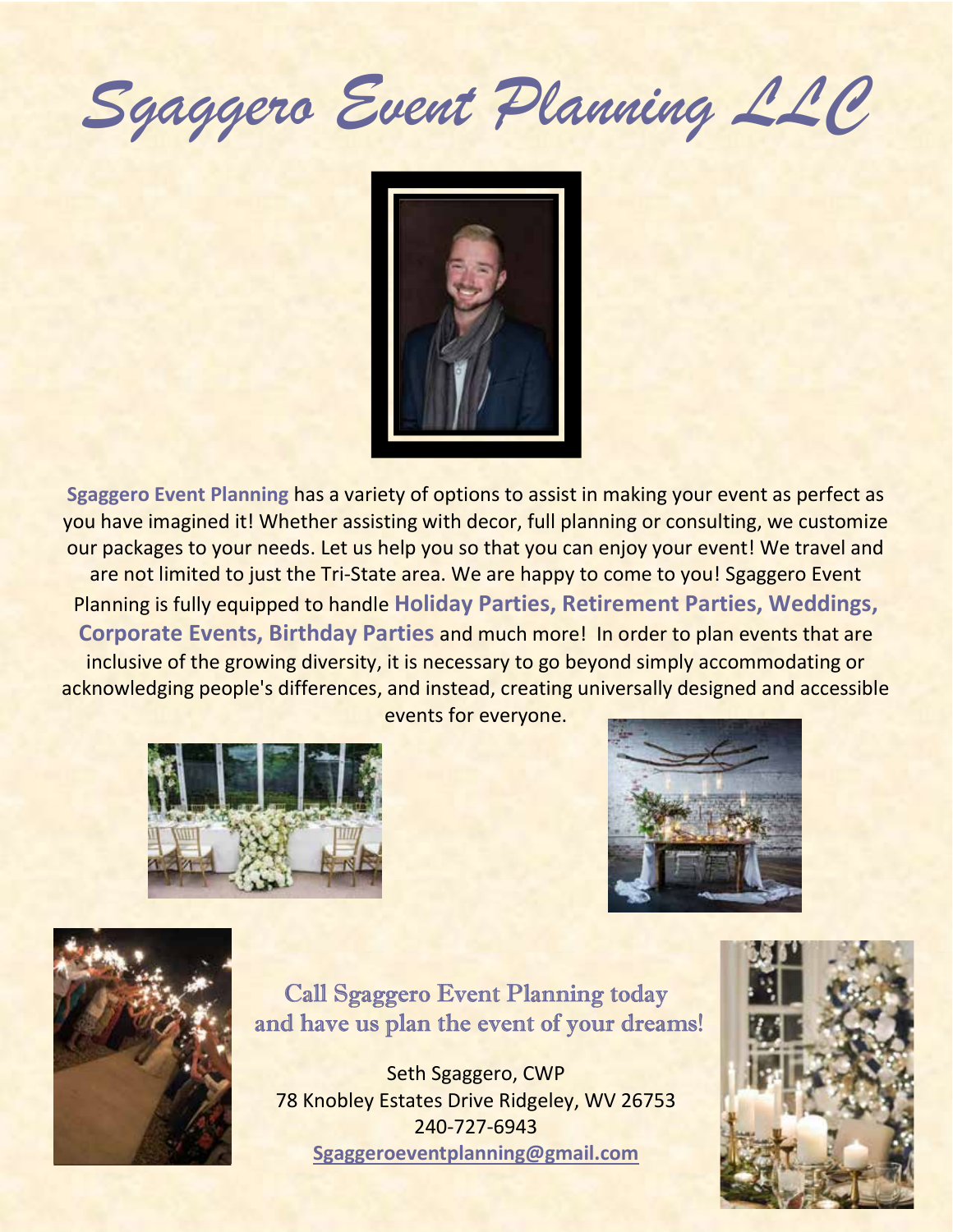## **Ribbon Cutting Ceremony**



The Allegany County Chamber of Commerce held a Ribbon Cutting Ceremony on Friday, September 18, 2020 for Horizon Goodwill Industries to celebrate the grand opening of their new Thrift Shop located at 1236 National Highway, Suite 4, LaVale, Maryland. Horizon Goodwill Industries is a long-standing nonprofit chain with a range of pre-owned clothing, furniture, electronics, housewares, toys and more. The new store will feature Horizon Goodwill's new mission-related branding and graphics. To learn more about them visit their website at: **www.horizongoodwill.org**.

#### **Picture Left to Right Front Row:**

**Chris Kackley,** *Director of Retail,* Horizon Goodwill **Ron Bowers,** *Board Member,* Horizon Goodwill **Sharon Ahrens**, *Chief Business Officer,* Horizon Goodwill **David Shuster, Ed.D.,** *Chief Executive Officer,* Horizon Goodwill **Troy Brant,** *Workforce Development Coordinator,* Horizon Goodwill **Delegate Michael McKay***, Maryland House of Delegates, District 1C*  **Dwayne Olden**, *LaVale Store Manager*, Horizon Goodwill **Christian Wright**, *Board of Directors Vice-Chair,* Horizon Goodwill **Dawn Lewis**, M & T Bank, *Chamber Membership Committee member*

**Kristi Otto**, Kristi Otto Allstate Agency, *Chamber Board of Director Member and Marketing Committee Chair* 

- **Amy Shillingburg**, Rusco Home Improvement, *Chamber Membership Committee member*
- **Heather Hurst,** *Board Member*, Horizon Goodwill

**Steve MacGray**, Charis Realty, *Chamber Board of Director Member*

**Greg Hildreth**, *Allegany County Economic Development Office*